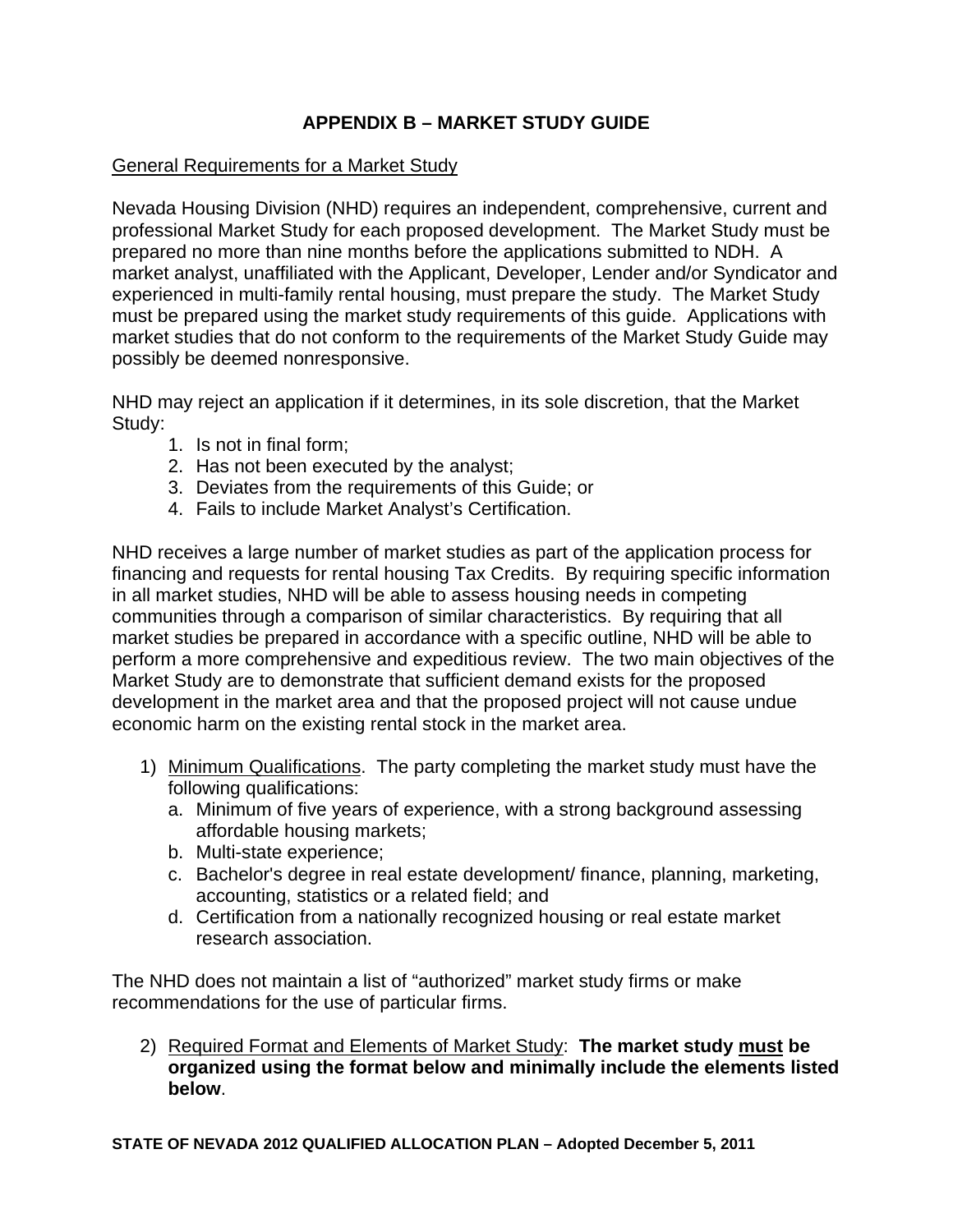- a. Statement of Qualifications/Conflict of Interest Disclaimer
	- i. Statement of the qualifications of the market analyst; and
	- ii. Certification that the market analyst will not benefit financially if the project receives a reservation or award of Tax Credits.
- b. Executive Summary
	- i. Outline the most pertinent findings of each section of the Market Study.
	- ii. Executive Summary shall not exceed five pages.
- iii. Must include an overview of the proposed project and Addendum 1.
- c. Description of the Proposed Project
	- i. Description of the proposed project in terms of number of buildings, number of units, income targeting, amenities, and related information.
	- ii. Description of the proposed site. The Market Analyst must visit the proposed site. The site location must be described in terms of the nearest roadways.
	- iii. Description of site structure  $-$  i.e. flat, rocky, etc.
	- iv. Description of traffic counts on main roads to/from the project site.
	- v. Color photographs of the site from various vantage points must be included. The Market Analyst must identify from where the photographs were taken.
- vi. Identify the census tract within which the project is located.
- d. Description of Market Area
	- i. Description of the proposed market study area. (The market study area must include an area within a **2.5-mile radius** of the project site in urban areas and 5-mile radius of the project in rural areas unless otherwise supported by the market study);**\***
	- ii. General description of housing stock/types in market area;
- iii. General description public facilities and services in the market area must also include a table with the public facilities and/or community services listed with approximate distance from the site (distance measured using travel distance on main streets to/from project); and
- iv. If the project includes a commercial component, it must be described and an analysis of the market's ability to support the commercial component should be analyzed.
- v. Maps of project site and market study area including a map of all affordable or similar housing projects located within 2.5 miles of the proposed project.
- e. Analysis of Housing Demand
	- i. Analysis of households by income levels (i.e. up to 30% AMI, 31-40% AMI, 41-50% AMI, 51-60% AMI, 61+% AMI) in the market area (the study must contain **current** information within 1 year of application;
	- ii. Analysis of households that can afford to pay the proposed rents (the study must contain **current** information within 1 year of application);
- iii. Forecast of growth in income eligible households for the next 5-year period;
- iv. Capture rates for the proposed project of eligible households;
- v. Analysis of household sizes and rental housing types in the market area; and
- vi. Analysis of economic and employment landscape.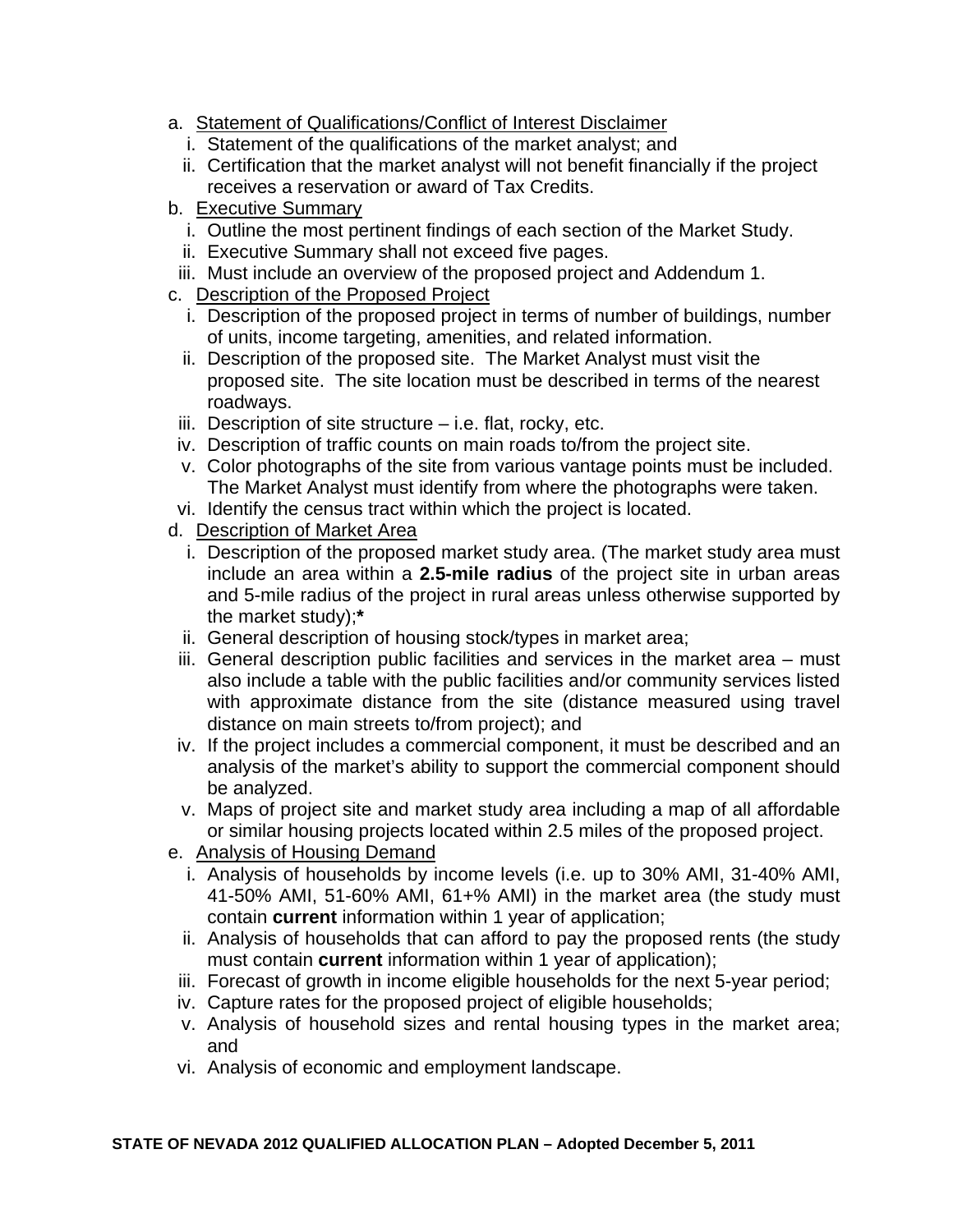- f. Competitive Assessment of Comparable Projects in Market Area
	- i. Description of comparable market-rate and affordable properties in the market area with details on unit size, amenities, and proximity to services;
	- ii. Description of rent levels and vacancy rates of comparable market-rate and affordable properties;
	- iii. Description of any waiting lists at comparable market-rate and affordable properties;
- iv. Description of any rent incentives at comparable market-rate and affordable properties;
- v. Analysis of available operating expenses and turnover rates of comparable properties in the market area.<sup>1</sup>
- g. Assessment of Project Impacts on Housing Market
	- i. **Analysis of expected market absorption of the proposed project**;\*
	- ii. Analysis of the absorption rates of recently completed comparable marketrate and affordable properties in the market study area (completed within the prior 12-month period);
- iii. Analysis of the impact of the proposed project on the rent levels and vacancy rates of other assisted and/or subsidized housing projects;
- iv. An assessment of the potential financial impacts on other assisted and/or subsidized housing projects; and
- v. Analysis of the potential affects that business closures of a major area employer would have on the proposed project.
- h. Conclusions

i. Identify the general conclusions of the market study.

*\* The market study will not be considered if the market study does not comply with this mandatory element.* 

 $1$  The Division acknowledges that obtaining operating expenses and turnover rates on comparable properties may be difficult to obtain and therefore the absence of this information from the market study will not cause the market study to be rejected